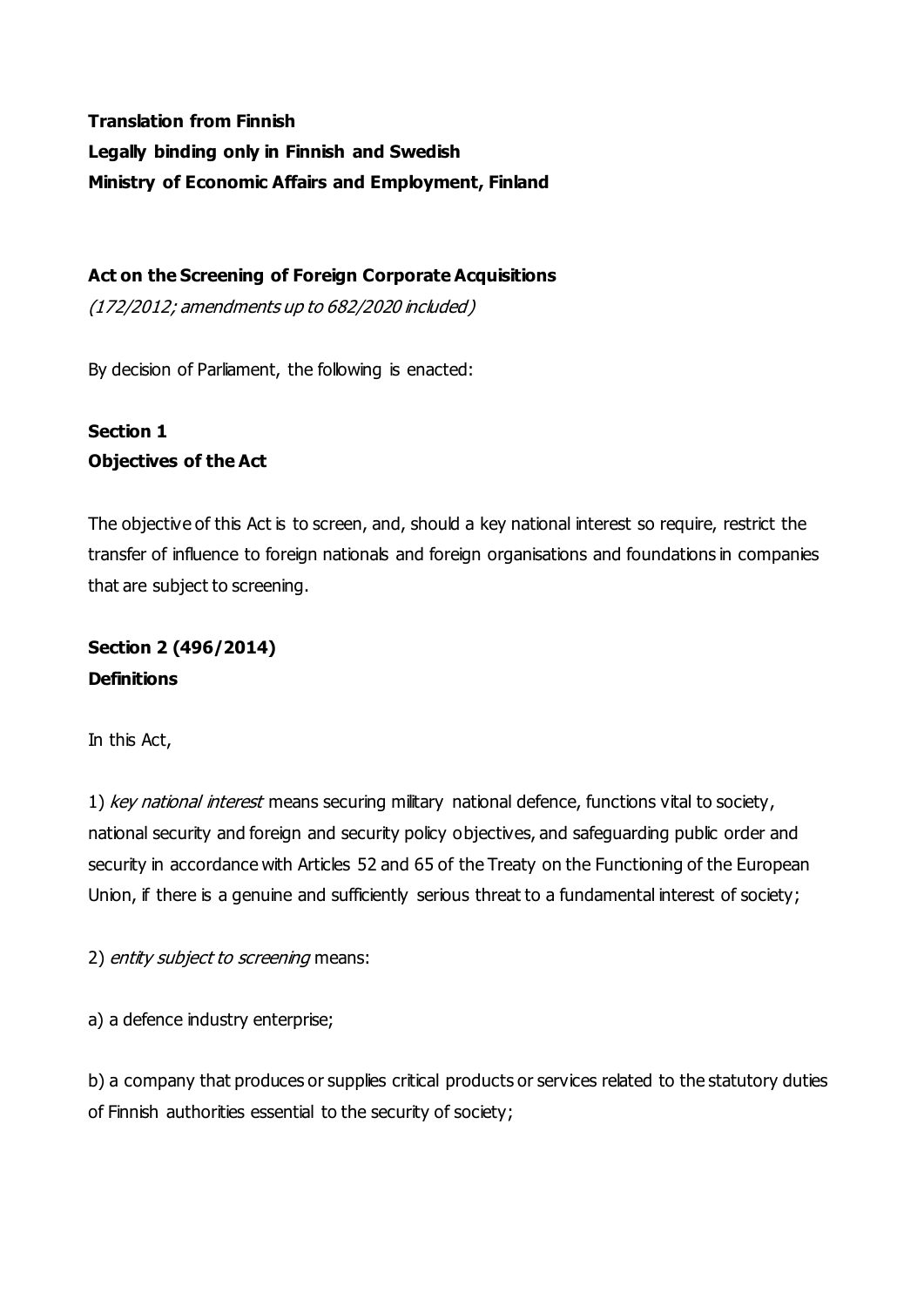c) an organisation or business undertaking that is considered, when assessed as a whole, critical in terms of securing functions vital to society on the basis of their field, business or commitments;

3) foreign owner means:

a) a foreign national not domiciled in a European Union (EU) or European Free Trade Association (EFTA) Member State;

b) an organisation or foundation not domiciled within EU or EFTA Member States;

c) an organisation or foundation which is domiciled within EU or EFTA Member States but in which a foreign national referred to in subparagraph a, or an organisation or foundation referred to in subparagraph b, controls at least one tenth of the aggregate number of votes conferred by all shares in a limited liability company, or has a corresponding actual influence in another organisation or business undertaking;

4) *defence industry enterprise* means an organisation or business undertaking:

a) that produces or supplies defence materiel referred to in the Act on the Export of Defence Materiel (282/2012) or other products or services important for military national defence; or

b) whose export of products produced in Finland that are considered as dual-use items referred to in Council Regulation (EC) No 428/2009 setting up a Community regime for the control of exports, transfer, brokering and transit of dual-use items, hereafter the EC Regulation, or in the Act on the Control of Exports of Dual-Use Goods (562/1996), is subject to authorisation under the EC Regulation or the said Act, or whose export of technology referred to in the EC Regulation or the said Act and used in its operations in Finland is subject to authorisation under the EC Regulation or the said Act;

5) *corporate acquisition* means an acquisition or other corresponding measure due to which a foreign owner gains ownership of a number of shares referred to in subsection 2 in an entity subject to screening; a corporate acquisition also means an organisation other than one referred to in paragraph 3 becoming a foreign owner as referred to in paragraph 3, if it has the influence referred to in subsection 2 in a company subject to screening.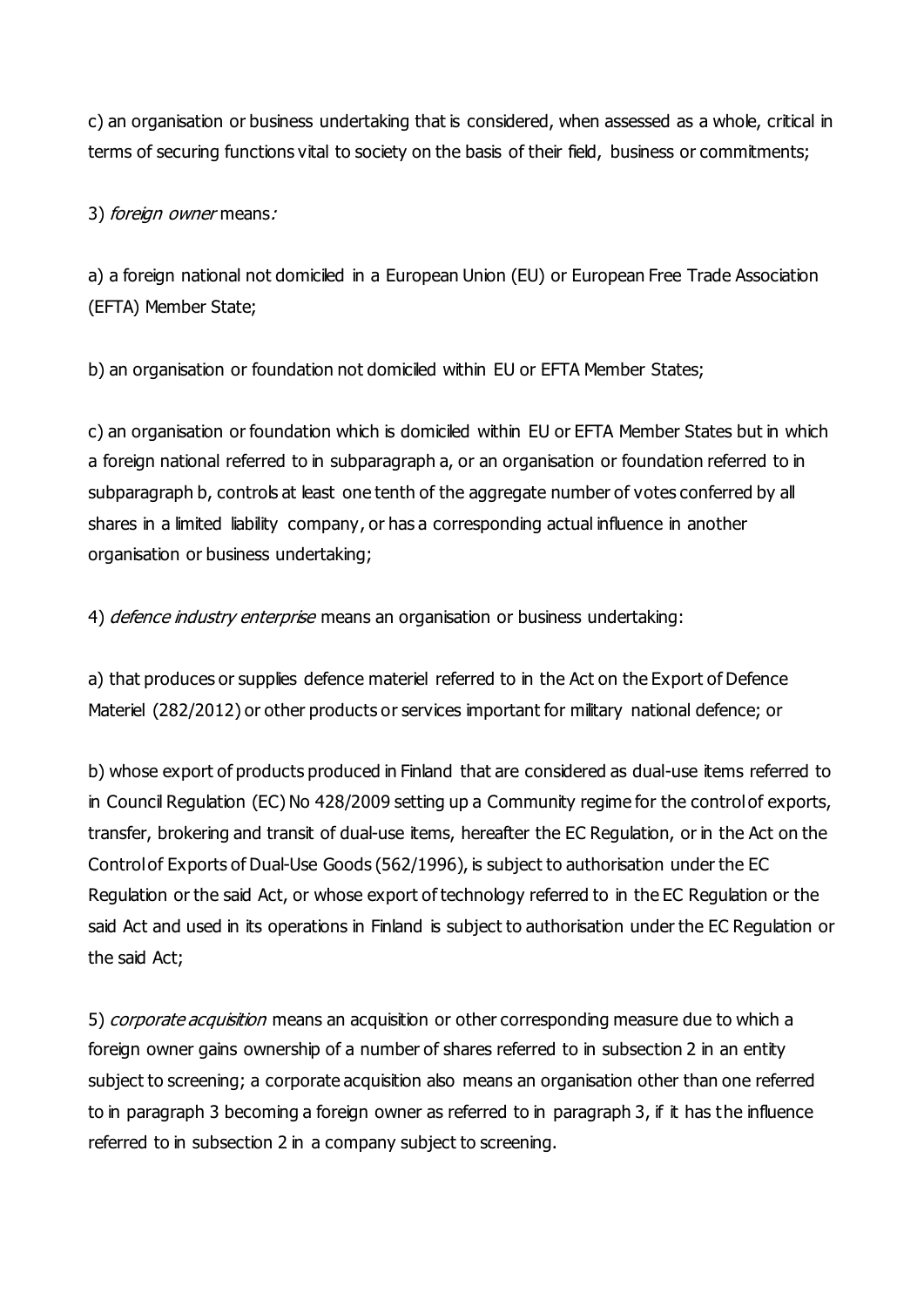#### (682/2020)

An application under this Act shall be made concerning corporate acquisitions referred to in subsection 1, paragraphs 2a and 2b, and a notification under this Act may be made concerning a corporate acquisition referred to in paragraph 2c involving another entity subject to screening, when a buyer referred to in subsection 1, paragraph 3 gains at least one tenth, at least one third or at least one half of the total number of votes conferred by all shares in the company or corresponding actual influence in a limited liability company or other entity subject to screening. For a specific reason, the authority considering the matter may also oblige the buyer to file an application or a notification concerning a measure to increase the buyer's influence that will be taken after the consideration and that will not result in the exceeding of these limits. (682/2020)

Regarding enterprises referred to in subsection 1, paragraph 4, the provisions of this Act on a foreign owner also apply to any natural person, organisation or foundation that is resident or domiciled in another EU Member State, apart from Finland, or in an EFTA Member State. The same applies to a Finnish organisation and foundation in which at least one tenth of the aggregate number of votes conferred by all shares in a limited liability company, or corresponding actual influence in an organisation or business undertaking, lies with a natural person or organisation o r foundation that is resident or domiciled in an EU Member State, apart from Finland, or in an EFTA Member State.

In calculating a foreign owner's proportion of the aggregate votes of a limited liability company's shares, account shall also be taken of any shares:

1) held by a firm belonging to the same group as the foreign owner;

2) held by a member of the foreign owner's family or by an organisation or foundation over which such a family member exercises authority; or

3) entitling the foreign owner or another person or entity referred to in paragraph 1 or 2 to exercise their voting rights by virtue of an agreement or some other transaction.

The provisions of subsection 4 above also apply to calculating the proportion of a foreign owner's votes in another organisation and foundation.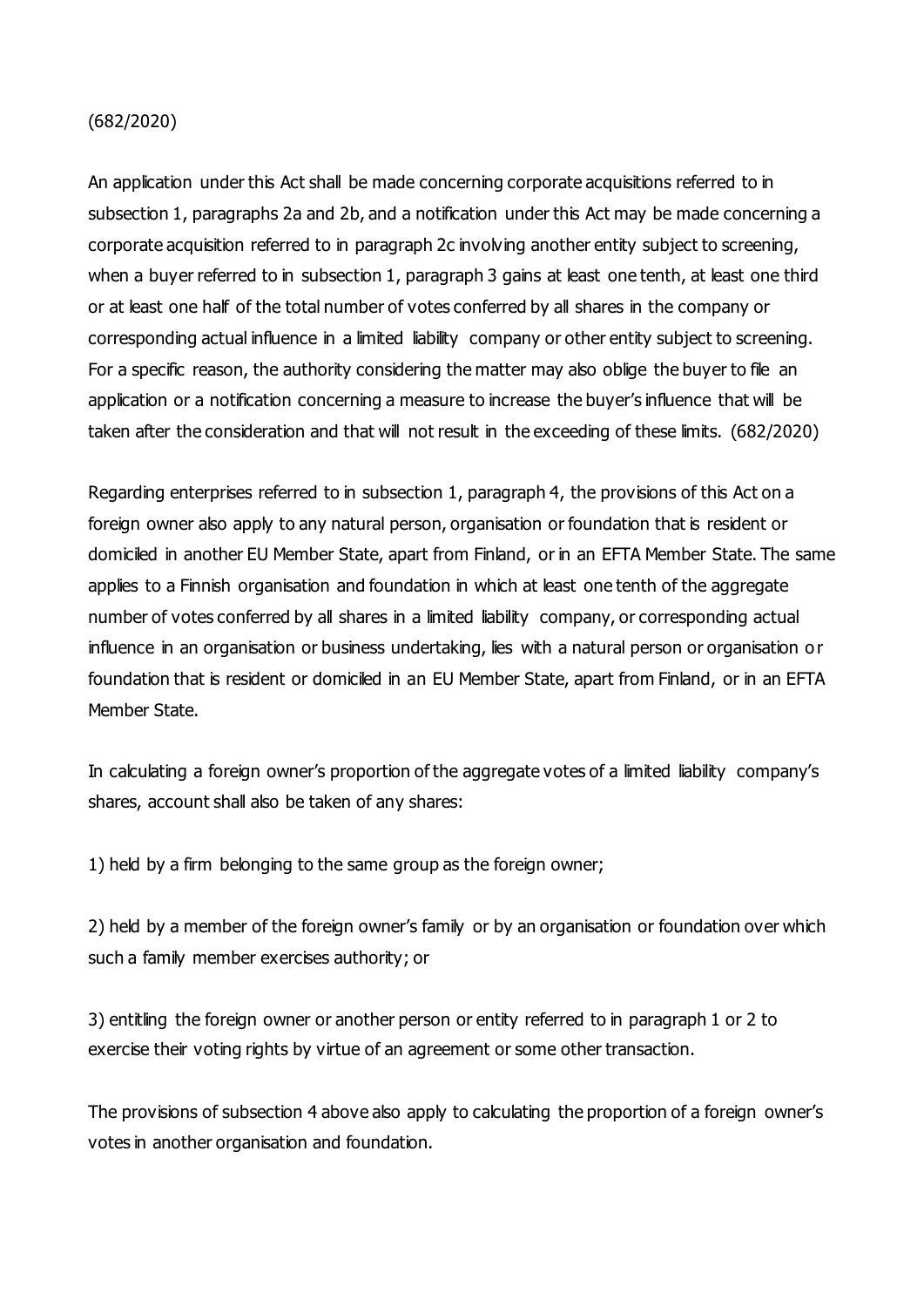To calculate the aggregate number of votes in an entity subject to screening, votes relating to shares or interests belonging to the company itself or its subsidiary referred to in chapter 1, section 6 of the Accounting Act (1336/1997) will be deducted. The numbers of votes held by a person acting in his or her own name but on behalf of another are considered to belong to the party on whose behalf the person is acting.

Provisions on the obligation to notify by which the shareholder or a person comparable to a shareholder and the issuer of securities is bound are laid down in the Securities Markets Act (746/2012).

## **Section 3 (682/2020) Authorities**

The Ministry of Economic Affairs and Employment considers matters concerning the screening and confirmation of corporate acquisitions. If, on the basis of an application filed by virtue of section 4 or a notification filed by virtue of section 5, it appears that a corporate acquisition may conflict with a key national interest, the Ministry of Economic Affairs and Employment may refer a matter concerning confirmation or denial of confirmation to a government plenary session for consideration.

The Ministry of Economic Affairs and Employment serves as the national contact point for matters relating to the implementation of Regulation (EU) 2019/452 of the European Parliament and of the Council establishing a framework for the screening of foreign direct investments into the Union.

When preparing to consider the confirmation of a corporate acquisition, the Ministry of Economic Affairs and Employment shall obtain statements from other authorities, to the extent deemed necessary.

### **Section 4 (682/2020)**

### **Corporate acquisitions in the field of defence and security**

A foreign owner shall apply for advance confirmation from the Ministry of Economic Affairs and Employment for any corporate acquisition involving a defence industry company or a company that produces or supplies critical products or services related to the statutory duties of Finnish authorities essential to the security of society. The application shall contain all information on the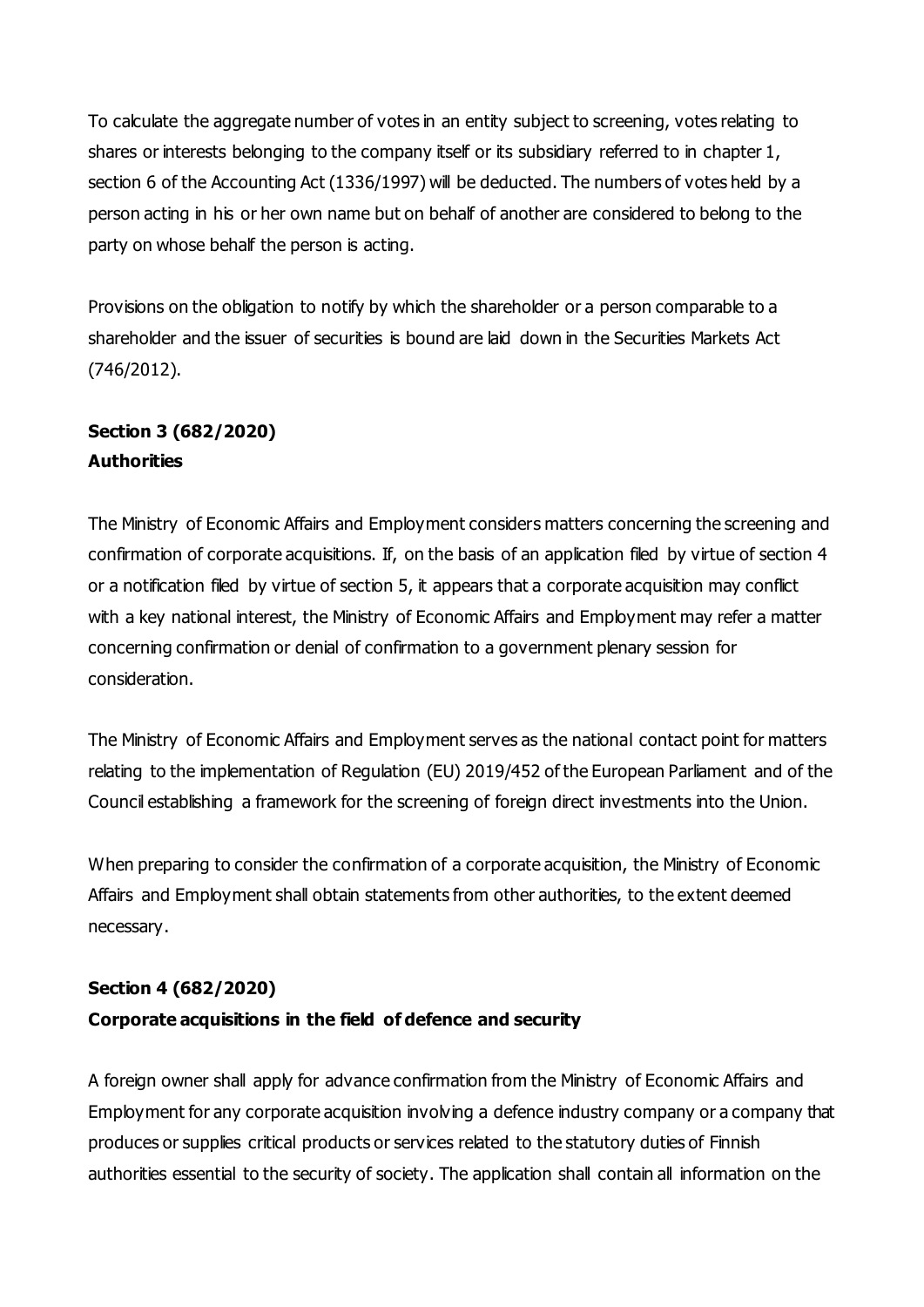entity subject to screening, the foreign owner and the corporate acquisition that is necessary for examining the matter concerning confirmation of the corporate acquisition.

If a foreign owner has not applied for confirmation of a corporate acquisition in accordance with subsection 1, the Ministry of Economic Affairs and Employment may set a deadline for submitting the application.

The Ministry shall confirm a corporate acquisition unless it could endanger a key national interest. If the acquisition could endanger a key national interest, the Ministry shall refer the matter to a government plenary session for consideration. The Ministry may refer the matter to a government plenary session for consideration in other cases too.

# **Section 5 (682/2020) Other corporate acquisitions**

A foreign owner may submit a notification concerning a corporate acquisition other than that referred to in section 4, subsection 1 for the confirmation of the Ministry of Economic Affairs and Employment. Such a notification may also be submitted in advance if the acquisition has reached the stage immediately preceding the final conclusion. The notification shall contain all information on the entity subject to screening, the foreign owner and the corporate acquisition that is necessary for examining the matter concerning confirmation of the corporate acquisition.

At the request of the Ministry of Economic Affairs and Employment, the foreign owner is obliged to provide the Ministry with all information necessary for examining the matter concerning the confirmation of the corporate acquisition referred to in subsection 1, with regard to the entity subject to screening, the foreign owner and the corporate acquisition. The Ministry shall request the information within three months of being notified of the corporate acquisition.

The Ministry shall confirm a corporate acquisition unless it could endanger a key national interest. If the acquisition could endanger a key national interest, the Ministry shall refer the matter to a government plenary session for consideration. The Ministry may refer the matter to a government plenary session for consideration in other cases too.

If, within six weeks, the Ministry of Economic Affairs and Employment does not decide to undertake a further examination of the matter or, within three months of receiving the information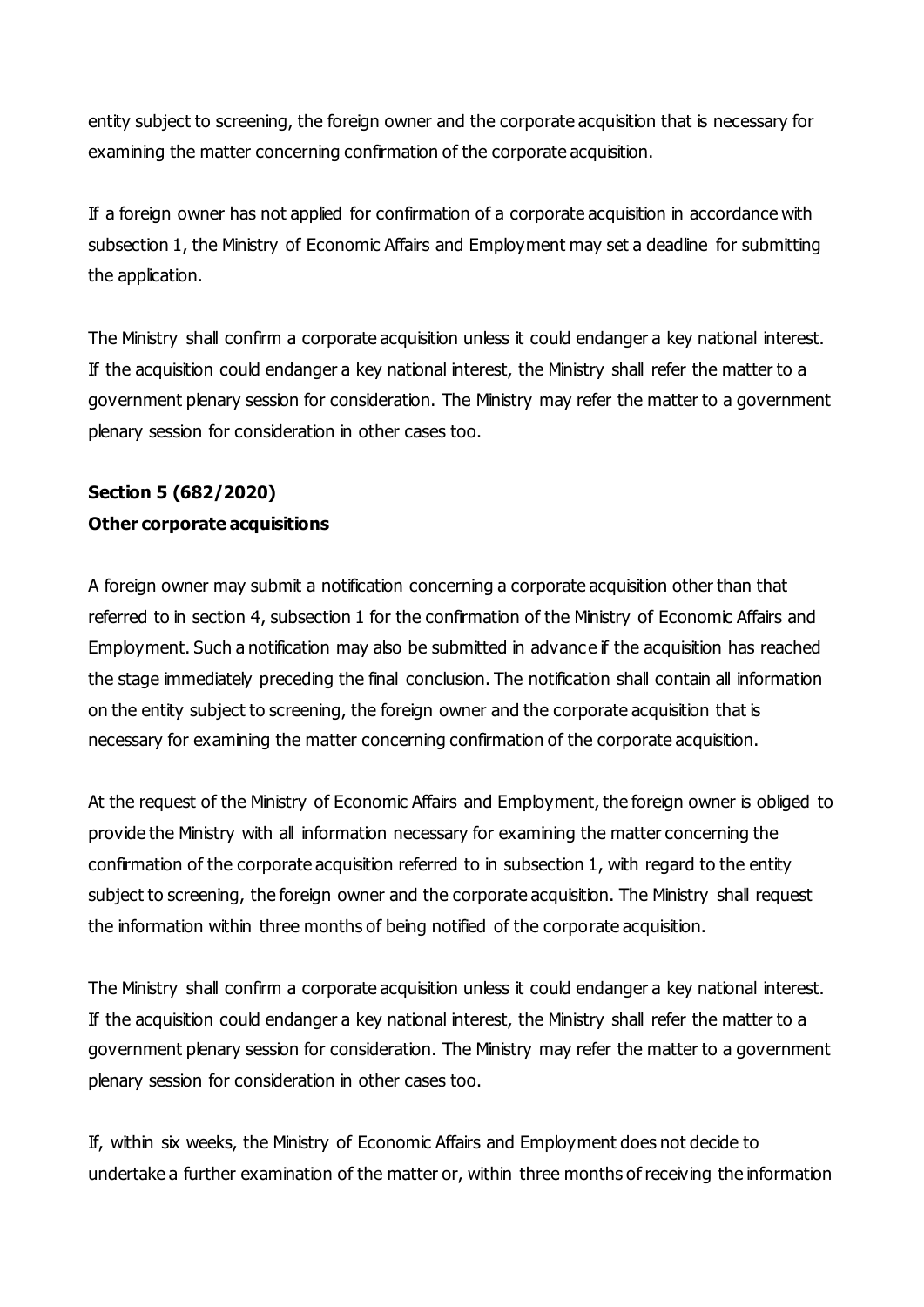necessary for considering the matter, does not propose that the matter be referred to a government plenary session for its consideration, the corporate acquisition will be considered confirmed.

# **Section 5a (682/2020) Circumventing the Act**

If it is evident that a corporate acquisition or an equivalent procedure, arrangement or other measure is intended to circumvent the provisions of this Act on applying for confirmation of a corporate acquisition from the Ministry of Economic Affairs and Employment, the measure shall, at the request of the Ministry, be brought to the Ministry for examination.

# **Section 5b (682/2020) Imposing conditions**

In its decision concerning confirmation of a corporate acquisition, the Ministry of Economic Affairs and Employment may impose conditions necessary for the acquisition in order to safeguard a key national interest. Conditions may only be imposed if the parties to the corporate acquisition undertake to comply with them.

The competent authority in the matter is responsible for supervising compliance with the conditions, but the supervision is performed in cooperation with the Ministry of Economic Affairs and Employment.

The Ministry of Economic Affairs and Employment may impose a conditional fine to enforce compliance with the conditions imposed by the Ministry under subsection 1. Provisions on conditional fines are laid down in the Act on Conditional Fines (1113/1990).

# **Section 5c (682/2020) Inadmissibility of a matter**

The Ministry of Economic Affairs and Employment may decide that an application or notification is inadmissible if it considers that the corporate acquisition does not fall within the scope of the Act.

### **Section 6**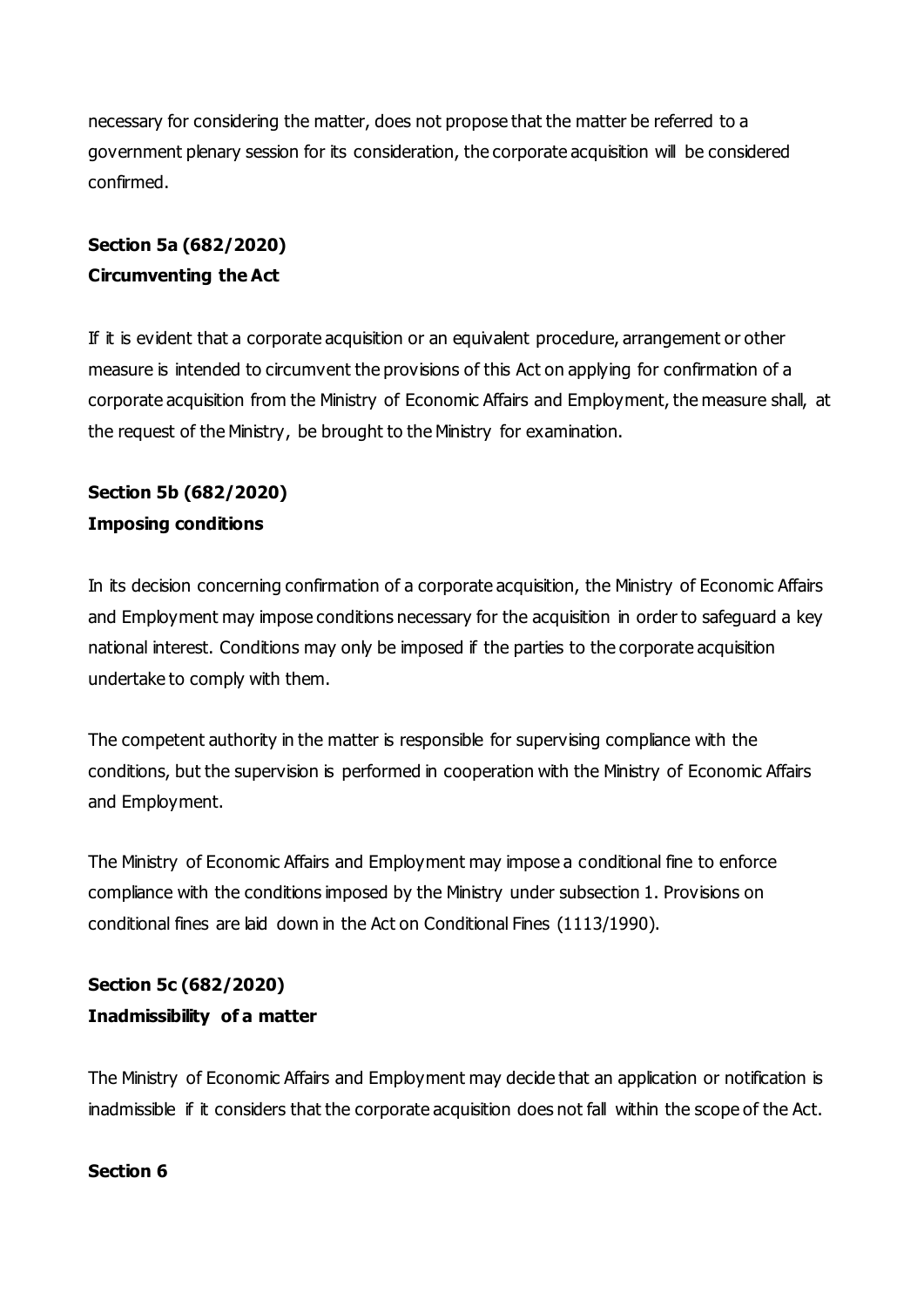#### **Exceptions to confirming a corporate acquisition**

No confirmation is required for a corporate acquisition if

1) in proportion to his or her existing shareholding in a limited liability company subject to screening, the foreign owner subscribes shares in that company in connection with an increase in its capital;

2) the foreign owner gains possession of property through inheritance, a will or marital right;

3) whether by virtue of a procedure under this Act or otherwise, another foreign owner lawfully holds the influence referred to in section 2, subsection 1, paragraph 5 in the limited liability company subject to screening, and if the acquisition does not involve a transfer of shares referred to in section 8; or

4) a business subject to screening is acquired from another foreign owner whose ownership is based on a procedure pursuant to this Act, or has otherwise come about legally.

Provisions of subsection 1, paragraphs 3 and 4 do not apply to a defence industry enterprise or to a company that produces or supplies critical products or services related to the statutory duties of Finnish authorities essential to the security of society. (682/2020)

#### **Section 7**

#### **Denial of confirmation**

The Government may refuse to confirm a corporate acquisition only if this is necessary due to a key national interest.

#### **Section 8**

#### **Consequences of denial of confirmation**

If a foreign owner is denied confirmation of a corporate acquisition that would transfer influence in an entity subject to screening, that entity being a limited liability company, the foreign owner shall, within the time specified by the decision, dispose of shares in the limited liability company in question to a degree that diminishes the number of votes to which the shares entitle the owner, to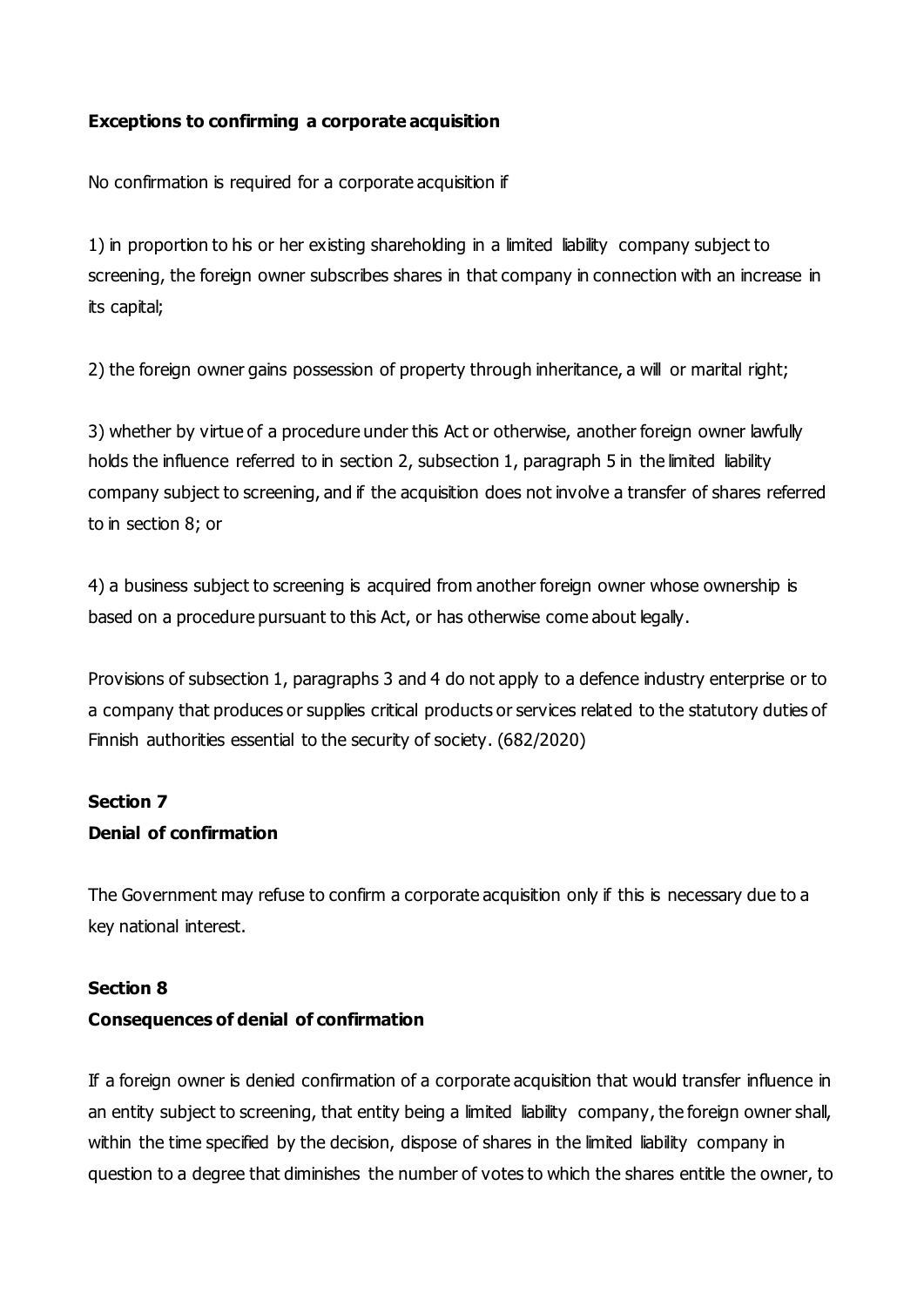less than one tenth, or some other share approved in a previous confirmation decision, of the aggregate number of votes of all shares in the company. After denial of confirmation, the foreign owner may only use shares that, at a maximum, entitle the holder to the aforementioned number of votes when voting at the general meeting, with no account taken of the foreign owner's other shares whenever the consent or backing of shareholders holding a certain share of company shares is required in order to reach a valid decision. Correspondingly, the same applies to the shares of a foreign owner in a cooperative and the number of votes at general meetings of cooperatives. (496/2014)

Upon denial of confirmation of a corporate acquisition, where said confirmation concerns the transfer of actual influence to a foreign owner in an enterprise other than a limited liability company, or concerns a business acquisition, agreements on the acquisition of influence or of a business undertaking will be dissolved at the time specified in the decision.

Should anyone who has been denied confirmation cease to be a foreign owner before the expiry of the time period referred to in subsection 1 or 2, the aforementioned consequences shall correspondingly expire.

# **Section 8a (682/2020) Disclosure of secret information to authorities**

In addition to the provisions of the Act on the Openness of Government Activities (621/1999), the Ministry of Economic Affairs and Employment has the right to disclose secret documents and information it has received or prepared in the performance of the official duties laid down in section 3 of this Act to other authorities that carry out the screening of foreign acquisitions and investments in accordance with this Act or Regulation (EU) 2019/452 of the European Parliament and of the Council establishing a framework for the screening of foreign direct investments into the Union. A precondition for the disclosure of documents and information is that the disclosure is necessary for the purpose of carrying out the screening of foreign acquisitions and investments under this Act and the said Regulation and for the purpose of issuing a statement referred to in section 3 of this Act, and that the documents and information are used only for the purpose for which they were disclosed.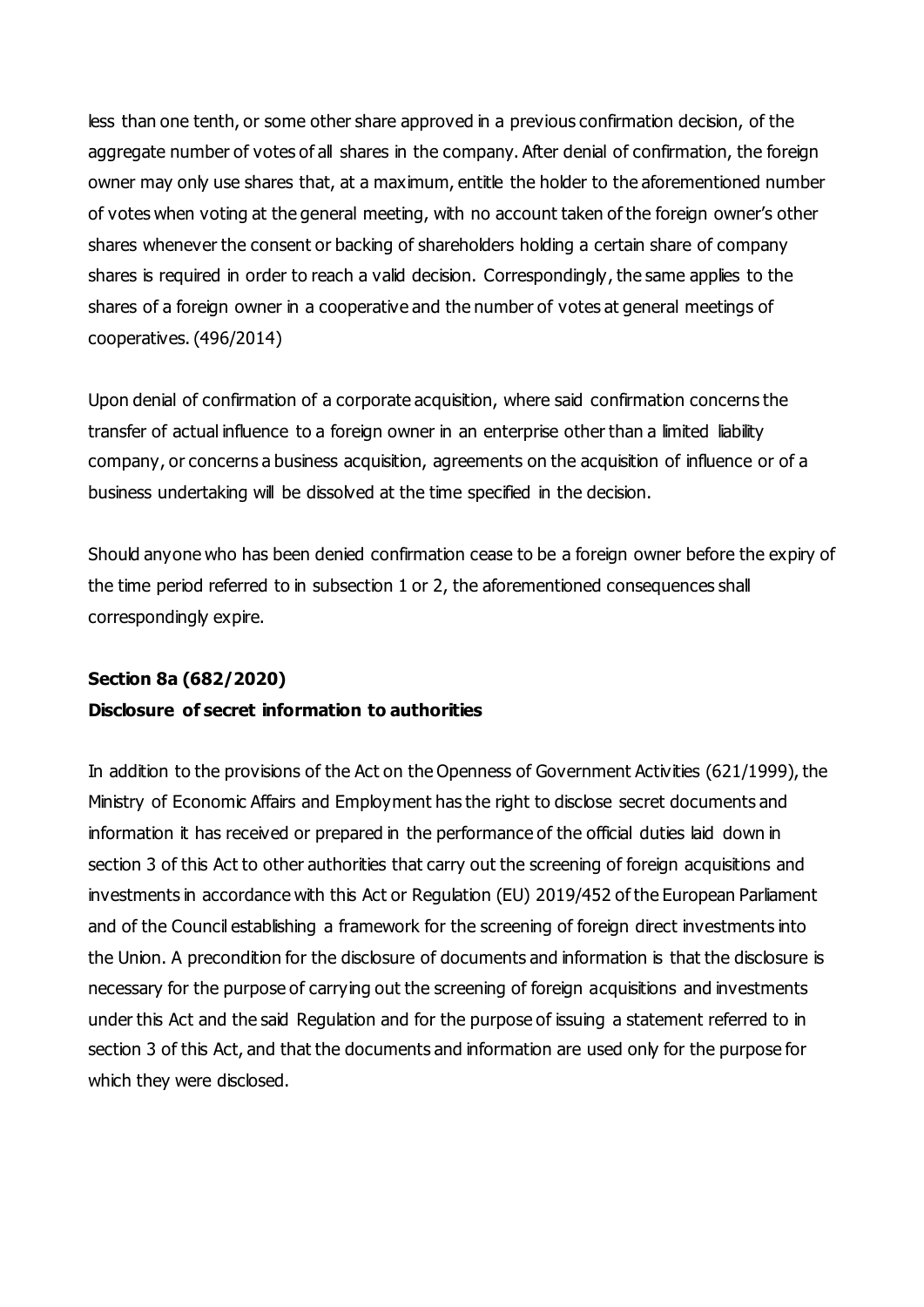### **Section 9 (682/2020)**

### **Request for review**

Provisions on requesting a judicial review by an administrative court are laid down in the Administrative Judicial Procedure Act (808/2019).

A decision made by the Ministry of Economic Affairs and Employment under section 4, subsection 3 or section 5, subsection 3 concerning referral of a matter, or under section 5, subsection 4 concerning undertaking a further examination, shall nevertheless not be eligible for judicial review by appeal.

#### **Section 10**

### **Corporate acquisition violation**

Anyone who intentionally or through gross negligence fails to apply for confirmation under section 4, subsection 1, or neglects the obligation to disclose information under section 5, subsection 2, or submits false information to an authority or withholds information deemed significant in terms of considering the matter, shall, unless the act in question is considered minor or a more severe punishment for the act is provided elsewhere by law, be sentenced to a fine for a corporate acquisition violation.

# **Section 11**

### **Authority to issue decrees**

Where necessary, further provisions on the procedure for screening corporate acquisitions under this Act may be issued by government decree.

## **Section 12 Entry into force**

This Act comes into force on 1 June 2012.

This Act repeals the Act on the Monitoring of Foreigners' Corporate Acquisitions in Finland (1612/1992).